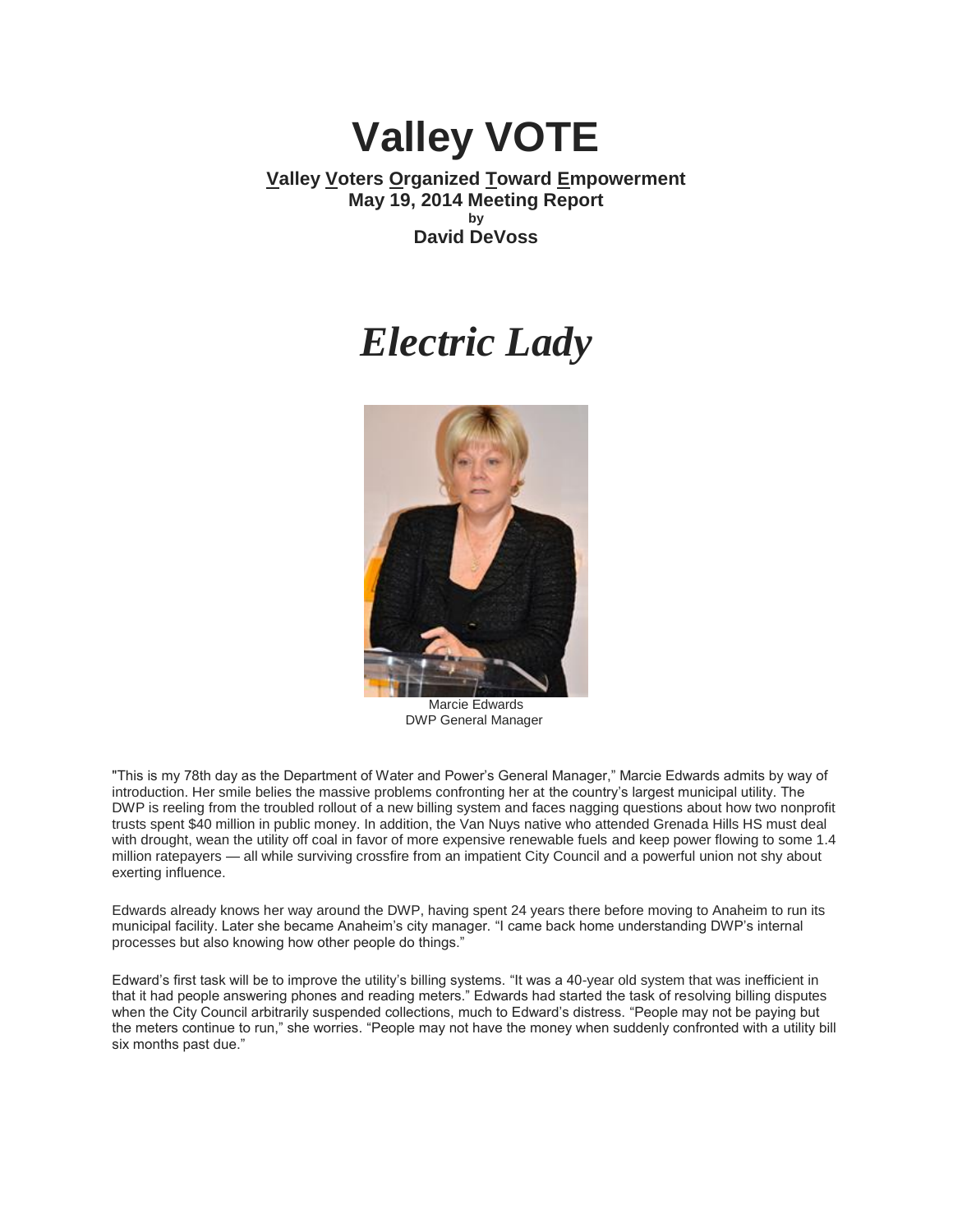Edwards did not say when DWP might be increased but said the hikes would not be huge when they occurred. "You will see higher rates because we're in the middle of a drought and increased water costs are significant." Edwards hopes to clean the aquifer in the San Fernando Basin. "If we do that we will create a tremendous water source."

In some respects, Edward's great frustration is the inability to take unilateral action. Politically, the DWP is a captive of city charter which allows city council representatives to use DWP like a huge slush fund. Structurally, DWP is part of the western power grid, which means utilities as far away as Canada and Wyoming have a say in the way power is used and generated here. DWP has encouraged increased solar energy production through incentive programs, but solar panels atop a single family home only return a small amount of power to the grid. Says Edwards: It's as if you're getting a transfusion through your capillaries.

One immediate problem is the need to replace aging power polls. The DWP maintains 320,000 power polls. "If we replace 80,000 of them it will cost \$240 million, so we have to prioritize."

## **Denny Schneider – LAX**

With passenger traffic at record highs, LAX is preparing for a face-lift. LAWA says to expect delays in the Central Terminal Area as this work proceeds. Not all planned improvements are high tech, however. The design and environmental review for a new Midfield Satellite Concourse Terminal located west of the new Tom Bradley International Terminal (TBIT) shows that old-fashioned buses will take passengers from the concourse to the terminals.

A plan for the open area just north of LAX also was released this month. It will codify the reduction made in 2003 to 2.5 million square feet of development. Public comments are due at the end of this month.

Meanwhile all of the regional passenger activity growth is being concentrated at LAX. Ontario continues to wither with even lower passenger counts despite reports of recruitment of a few new flights into that airport by LAWA. The lawsuit by the Inland Empire to recover control of their airport continues.

On a broader front a former LAWA and LADWP legal employee, Eduardo Angeles, was appointed FAA Associate Administrator for Airports. I expect him to be a breath of fresh air when evaluating LAWA plans for expansion.

## **Vic Viereck - Taxes**

A proposal being considered to fund Los Angeles streets and sidewalks will increase the city's sales tax rate by ½% to a total of 9-½ %. The repairs are desperately needed, so funding needs to be available. Other means of funding appear to be even more difficult to achieve.

I think it was Councilman Mitch Englander who said that when autos are bought, the city where the buyer lives is credited with the vehicle sales tax. It appears that to meet the sales tax rates assessed by each city, the amount of sales tax charged is determined by the city the auto is sold in. So if a Los Angeles citizen buys a car in Burbank, even though the sales tax revenue will go to the city of Los Angeles, it will be less sales tax revenue than Los Angeles is aiming for on that vehicle. The higher tax rate in Los Angeles would continue to discourage citizens from outside and inside of Los Angeles from buying their autos in Los Angeles. While nominally priced merchandise would not be priced high enough to discourage buyers from driving out of their hometowns, high priced merchandise certainly could discourage purchases in Los Angeles.

These concerns could make it difficult for Los Angeles to achieve receiving the \$4.5 billion sought over a 15-year period.

#### **Bart Reed – Transit**

The Transit Coalition has been working on a few key advocacy programs which include: Cycle Track Safety on San Fernando Valley streets, instituting a Saticoy Street Bus Stop on the Orange Line, instituting an Olive View Mental Health Center Bus Stop, extending Metro bus service from California State Northridge to the Sylmar-San Fernando Metrolink Station, demonstrating the need for additional Metrolink service to and from Santa Clarita Valley from early in the morning to late at night connecting to downtown Los Angeles and to establish Mobility Hubs at Metrolink and Metro Stations to meet the needs of transit patrons.

In addition to these projects, the Transit Coalition also is working on repairing the Olive View Line 224 terminal loop, adding night and weekend service on Metro Line 230 from Sylmar Metrolink to LA Mission College and El Cariso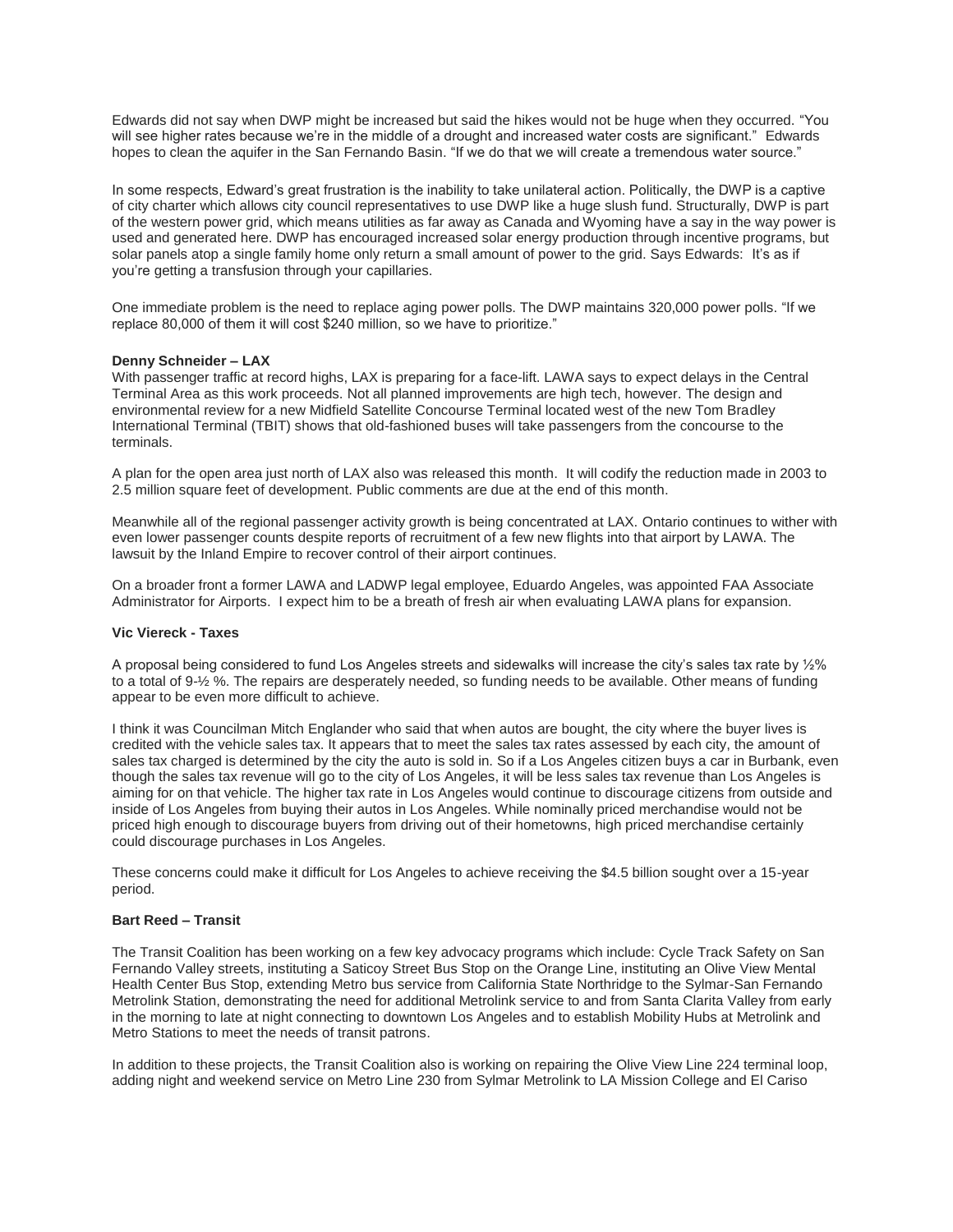Park, creating a private/public partnership with Famima Inc. to establish Mobility Hubs Metrolink/Metro Stations and establish DASH routes in communities where they are needed.

This week the Van Nuys Metrolink / Amtrak Station will be getting a new, safer center platform and the rail line will be double tracked from Balboa Boulevard to DeSoto Avenue for safety.

The Transit Coalition will advocate for more funding to improve Metrolink regional rail service from Chatsworth and from Santa Clarita to Downtown Los Angeles for 30-minute intervals to service Bob Hope Airport. One of our biggest concerns is to make sure that Measure  $\bar{R}$  2.0 gets funding that is firewalled to be used to increase feeder bus service to the Orange Line and to Metrolink stations and for the additional Metrolink service.

The Saticoy Street Bus Stop on the Orange Line has gained momentum. We have met with the staff from the offices of Councilmember's Krekorian and Blumenfield regarding this project and we have gained their support to co-sponsor this project. Along with the support of Supervisor Mike Antonovich, this project could become a reality in less time that we expect. Letters of support are still needed.

## **Joe Vitti – LA 2020 Commission**

*A Time for Action* is the final report the LA 2020 Commission. It contains recommendations that will enhance transparency and accountability of City Hall's responsibilities.

The Commission admits there are no "silver bullets" or simple solutions. Change is not easy but without it Los Angeles "will become a city left behind in the 21st century." Below is a brief summary of the highlights.

#### Create an independent "Office of Transparency and Accountability"

This office will provide analysis of the city's budget services and evaluate how effectively the city is using taxpayer money. This department would be similar to the function of the State Legislative Analyst in Sacramento. It would provide a truth telling body with the facts and knowledge needed by the public to judge the pros and cons of issues, standards and proposed legislation.

## An independent Los Angeles Utility Rate Commission to oversee the LADWP

A five member paid, full time board serving four years appointed by the Mayor, approved by the City Council and similar to the California Public Utilities Commission Board.

#### Hold municipal elections at the same time as state and federal elections

In the General election in May 2013 [off year election] for the city of L.A the voter turnout was only 23.1%. In San Diego, in the General election of 2012 there was a 69.4% voter turnout. Lower turnout means greater influence by special interests.

#### A Truth in Budgeting ordinance

The Mayor would propose a three year budget each year. Only the first year would be adopted by the City Council. Showing the future financial consequences will isolate gimmicks and indicate where they should be exercising budgetary discretion.

Use the same discount rate and projected earnings as Berkshire Hathaway Warren Buffett uses a discount rate of 4% and projected earnings on plan assets of 6% for Berkshire Hathaway. The city of L.A. employs an optimistic 7.75% for both the discount rate and the projected earnings on plan assets.

#### Establish a Commission for Retirement Security

This five-member commission will issue a report after 120 days with the facts and recommendations regarding the ballooning retirement costs. The commission will detail a plan to achieve equilibrium on retirement costs by 2020. The commission's budget will provide sufficient funds to hire outside experts.

#### Increase the minimum wage

Increasing the minimum wage will help raise low income households out of poverty and will stimulate our economy. We need to do better than \$10 an hour by 2016.